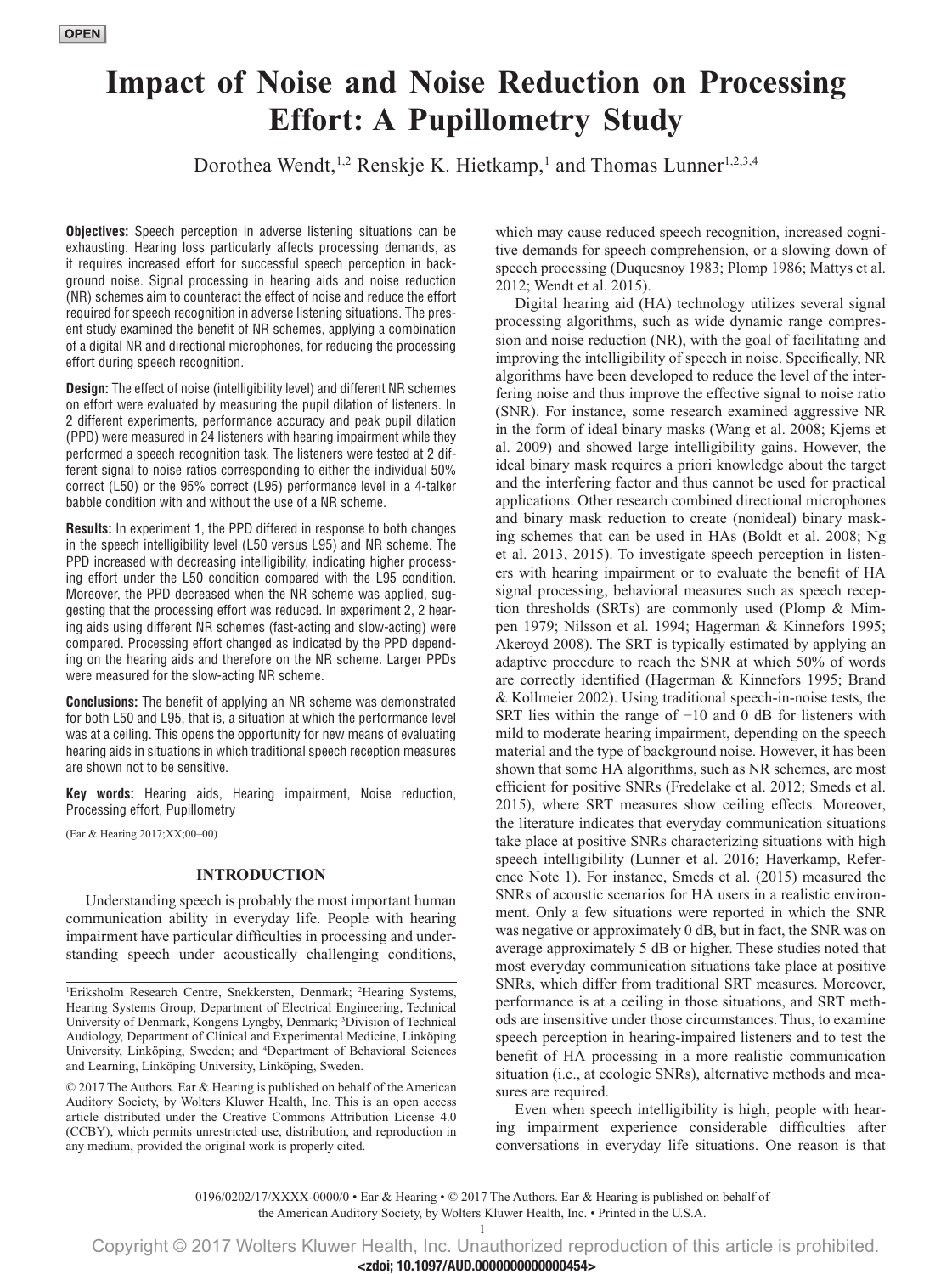hearing-impaired listeners expend extra processing effort to perceive and process speech (McCoy et al. 2005). Processing effort is a measure of the amount of cognitive resources deployed when processing speech. Processing effort depends on the interplay of two factors. On the one hand, it is affected by the processing demands imposed by the listening situation and the task. Processing demands are strongly dependent on stimulus-related factors, such as degraded speech or background noise. The type of background noise further affects processing demands. On the other hand, processing effort is dependent on factors related to the individual listener, such as hearing loss or cognitive abilities (Mattys et al. 2012) and the amount of cognitive resources the listener employs in a (speech recognition) task to compensate for those demands (Rabbitt 1990; Hick & Tharpe 2002; Johnsrude & Rodd 2015). A person's efforts to recognize speech in background noise have been measured with various methods and techniques (McGarrigle et al. 2014 and Ohlenforst et al. 2017 for a review). Self-reported effort has been studied using self-assessment scales and/or questionnaires (Humes 1999; Nachtegaal et al. 2009). Those measures give insight into how a listener perceives his or her effort in a specific listening situation. It has been shown, for instance, that perceived effort due to hearing loss can have various effects on the individual, such as increased susceptibility to fatigue (Hornsby 2013) or increased days of sick leave (Kramer et al. 2006). However, subjective measures are limited since people may differ in their interpretation of effort or have difficulties rating their perceived effort. Furthermore, scales and questionnaires are filled out "after" a task is performed, which makes it hard to monitor the perceived effort "while" performing the task. In contrast, physiologic measures have been used to investigate changes in the activity of the central and autonomic nervous system during speech processing. For instance, changes in pupil dilation have been suggested as an index of locus coeruleus function (Aston-Jones & Cohen 2005). The pupil dilates with increasing demands until processing resources are exceeded (Kahnemann & Beatty 1966; Zekveld et al. 2010, 2011). It is assumed that task-related pupil response reliably reflects changes in cognitive resources allocated by the listener. Thus, if processing efforts increase in speech recognition due to an acoustically challenging situation, this should be reflected by increased pupil dilation (Janisse 1977; Beatty 1982). Several studies have examined the processing effort involved in perceiving speech in background noise (Kramer et al. 1997; Piquado et al. 2010; Zekveld et al. 2010). More recent literature studied the processing effort involved in speech recognition in cases of hearing impairment (Anderson Gosselin & Gagné 2010, 2011; Picou et al. 2013; Koelewijn et al. 2014). Zekveld et al. (2011) investigated the effect of hearing loss, age, and speech intelligibility on effort, as indicated by the pupil dilation. They found less release from effort with increasing speech intelligibility for hearing-impaired people compared with people with normal hearing. Wendt et al. (2015) tested the effect of hearing loss on the duration of sentence processing during an audiovisual task paradigm. To ensure that each participant had roughly the same spectral information available, the spectrum of the noisy speech was adjusted according to the individual hearing loss. By analyzing the participant's eye movements and calculating the speech processing durations, a significant increase in duration due to hearing impairment was reported, even in situations with high speech intelligibility. Interestingly, hearing-impaired

participants who were experienced HA users showed smaller speech processing durations than hearing-impaired participants without HA experience. Furthermore, their speech processing durations were similar to those of the normal-hearing group (Wendt et al. 2015). These findings indicate that experienced HA users benefit from a frequency-specific gain rule, which is commonly used in HAs.

Within recent years, a growing body of research has examined the benefits of HAs and signal processing algorithms on cognitive aspects of speech perception, particularly memory processing and processing effort (Gatehouse & Gordon 1990; Sarampalis et al. 2009; Brons et al. 2013; Picou et al. 2013). Some studies indicated that although HA processing did not result in a significant improvement in speech intelligibility, HA users may still express a preference for certain algorithms or show reduced effort and improved memory performance (Picou et al. 2013; Brons et al. 2013; Ng et al. 2013, 2015; Neher 2014). Brons et al. (2013, 2015) studied the effect of different NR schemes on perceived effort in listeners with normal hearing and those with hearing impairment. They compared the participants' ratings of their effort while listening to speech in babble noise that was processed by one of four HAs. Small but significant differences in perceived effort were reported depending on the NR scheme. Interestingly, no differences in perceived effort were noted when the NR was on versus off. In general, there is growing interest in the concept of listening effort and its relationship with hearing impairment and HA signal processing. However, there are uncertainties and ongoing discussions regarding the benefit of HA signal processing for reducing effort (see Ohlenforst et al. 2017 for a review).

Recent literature has demonstrated that not only hearing impairment but other listener-related abilities, such as working memory, may affect individual speech reception performances and processing effort (Lunner 2003; Akeroyd 2008; Rönnberg et al. 2013; Wendt et al. 2016). Ng et al. (2013) indicated that good cognitive abilities are associated with greater benefit from signal processing. They examined the effects of NR on memory performance of hearing-impaired listeners and reported significantly better memory performance when an NR algorithm was applied. However, this effect was restricted to people with good working memory capacity. In a later study, Ng et al. (2015) again reported that NR had beneficial effects on memory performance; however, this time, the benefit was not associated with the individual's working memory capacity.

The objective of the present study was to evaluate the effects of noise and NR schemes on processing effort in people with hearing impairment and correlate these effects with the individual's working memory capacity. Processing effort was investigated by measuring changes in pupil dilation in a speech recognition task. The NR scheme included directional microphones and a binary mask reduction to create (nonideal) binary masking schemes (Boldt et al. 2008; Ng et al. 2013, 2015). Two different experiments were conducted. In experiment 1, the pupil dilation of each participant was measured at 2 different intelligibility levels corresponding to either the individual's 50% speech recognition (L50) or 95% speech recognition (L95) threshold. The L95 condition was introduced to assess a ceiling for speech recognition performance at which differences in effort as a result of NR processing can still be expected. The effect of the NR system was tested for both intelligibility levels (L50 and L95). The effect of individual differences in cognitive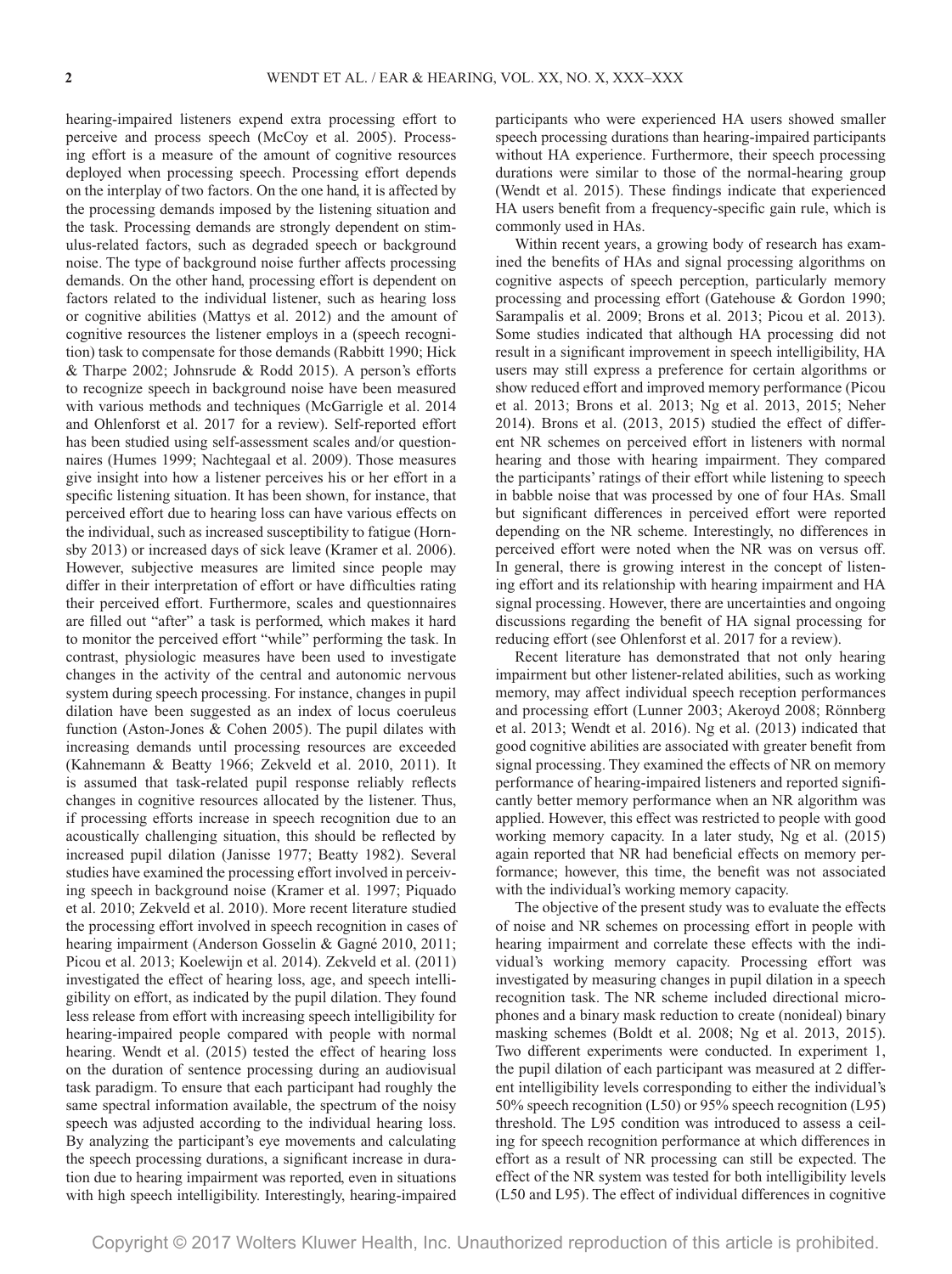ability on processing effort and HA processing was further examined. It was hypothesized that:

- Speech intelligibility has an effect on processing effort such that effort is increased at L50 compared with L95. Increased effort is indicated by a significant increase in pupil dilation (according to Zekveld & Kramer 2014).
- By applying an NR scheme (including directional microphone use and NR), effort can be significantly reduced for people with hearing impairment, as indicated by a significant decrease in pupil dilation.
- A benefit of the NR scheme on effort can be measured at ecologic SNRs, when speech recognition performance is at its ceiling.
- A greater benefit of the NR scheme for people with better cognitive abilities is expected. Hearing-impaired participants with good working memory capacity will benefit most from NR in terms of the effort involved in speech recognition (Lunner 2003; Ng et al. 2013).

The objective of experiment 2 was to examine the effect of NR schemes on effort using 2 commercially available HAs. For the one HA (HA1), the NR scheme relied on a multi-microphone noise estimate, an adaptive minimum-variance distortionless response (MVDR) beamformer combined with a postfilter that produces fast-acting NR (Kjems & Jensen 2012; Jensen & Pedersen 2015). For the other HA (HA2), the NR scheme relied on a single-channel noise estimate, a first-order directionality effect and slow-acting NR. While directionality effects, such as those used in HA1 and HA2, are known to improve speech understanding, slow-acting NR, such as those used in HA2, does not provide such benefits and is often considered a comfort feature of modern HAs (Bentler et al. 2008). The NR scheme employed in HA1 used a more efficient directionality effect that aims to minimize the noise variance and postfilter-based NR that better approximates the effect of a NR based on an ideal binary masker. Ideal binary masker NR systems require a priori knowledge of the noise and are therefore unrealistic for use in HAs, but they have been shown to reduce the negative effect of noise on memory processing for people with normal hearing (Sarampalis et al. 2009) and those with hearing loss (Ng et al. 2013). It was therefore hypothesized that the NR strategies employed in HA1 provide benefits not only in terms of speech understanding but also in terms of cognitive processing and processing effort.

## **EXPERIMENT 1**

## **Materials and Methods**

In experiment 1, the effect of an NR scheme (inspired by Wang et al. 2008; Boldt et al. 2008; Kjems & Jensen 2012; Jensen & Pedersen 2015) on processing effort was tested using pupillometry during a speech recognition task. The participants were asked to listen to and repeat back Danish sentences played in 4-talker babble. The effect of NR on effort was investigated at 2 different SNRs corresponding to 2 different individual performance levels.

**Participants** • Twenty-four hearing-impaired listeners with an average age of 59 years (ranging from 35 to 80 years) were included in the experiment. The participants were native speakers of Danish and had a symmetrical sensorineural hearing loss (Fig. 1). Their pure-tone average from 500 to 4000 Hz ranged



Fig 1. Mean audiogram of the 24 listeners (left and right ear), including error bars (±1 STD).

from 34 to 70 dB HL with an average of 47 dB HL; the averaged maximum difference between the left and right ear from 125 to 6000 Hz was 15 dB. The participants had no history of eye diseases or eye operations. They were all habitual binaural HA users with at least 1 year of experience (ranging from 1.1 to 13.7 years). The experiment was carried out without the use of glasses or contact lenses. Ethical approval for the study was obtained from the Research Ethics Committees of the Capital Region of Denmark.

**Speech Material and Noise Conditions** • In a spatial setup of 5 loudspeakers, Danish sentences from the Hearing In Noise Test (HINT) (Nielsen & Dau 2011) were presented in 4-talker babble created by 4 overlapping talkers. To construct the 4-talker masker of continuous speech, 4 single audio files were created (2 male and 2 female nonprofessional speakers reading text from a newspaper). All the audio files had the same long-term average frequency spectrum as the Danish HINT sentences. Speech pauses longer than 0.05 seconds were removed.

For each trial, a random mixture of the 4 speech audio files was created. A single trial was defined as the duration of the presentation of the 4-talker babble that started 3 seconds before the onset of the HINT sentences and ended 3 seconds after sentence offset. The HINT sentences were presented from a loudspeaker positioned in front of the listener (at 0°). The 4-talker masker was presented from the side/back of the participants. This was realized by presenting each competing talker spatially via one of the four loudspeakers with a distance of 1.2 m to the listener's side or back (at  $\pm 90^\circ$  and  $\pm 150^\circ$ , Fig. 2). The position of the 4 competing talkers was randomized across conditions. One male speaker and 1 female speaker were always positioned at the  $\pm 90$ azimuth position. Thus, the effect of a competing speaker with the same gender position was balanced across all conditions.

**NR Scheme** • The participants were tested while wearing HAs under 2 different conditions. In the first condition, no NR scheme was applied, and only the amplification using Voice Aligned Compression (VAC) (Le Goff 2015) was used. In this condition, called the NoNR condition, the HAs provided quasi-linear amplification according to each participant's hearing thresholds based on the VAC rationale to assure audibility. The VAC approach falls within the family of curvilinear wide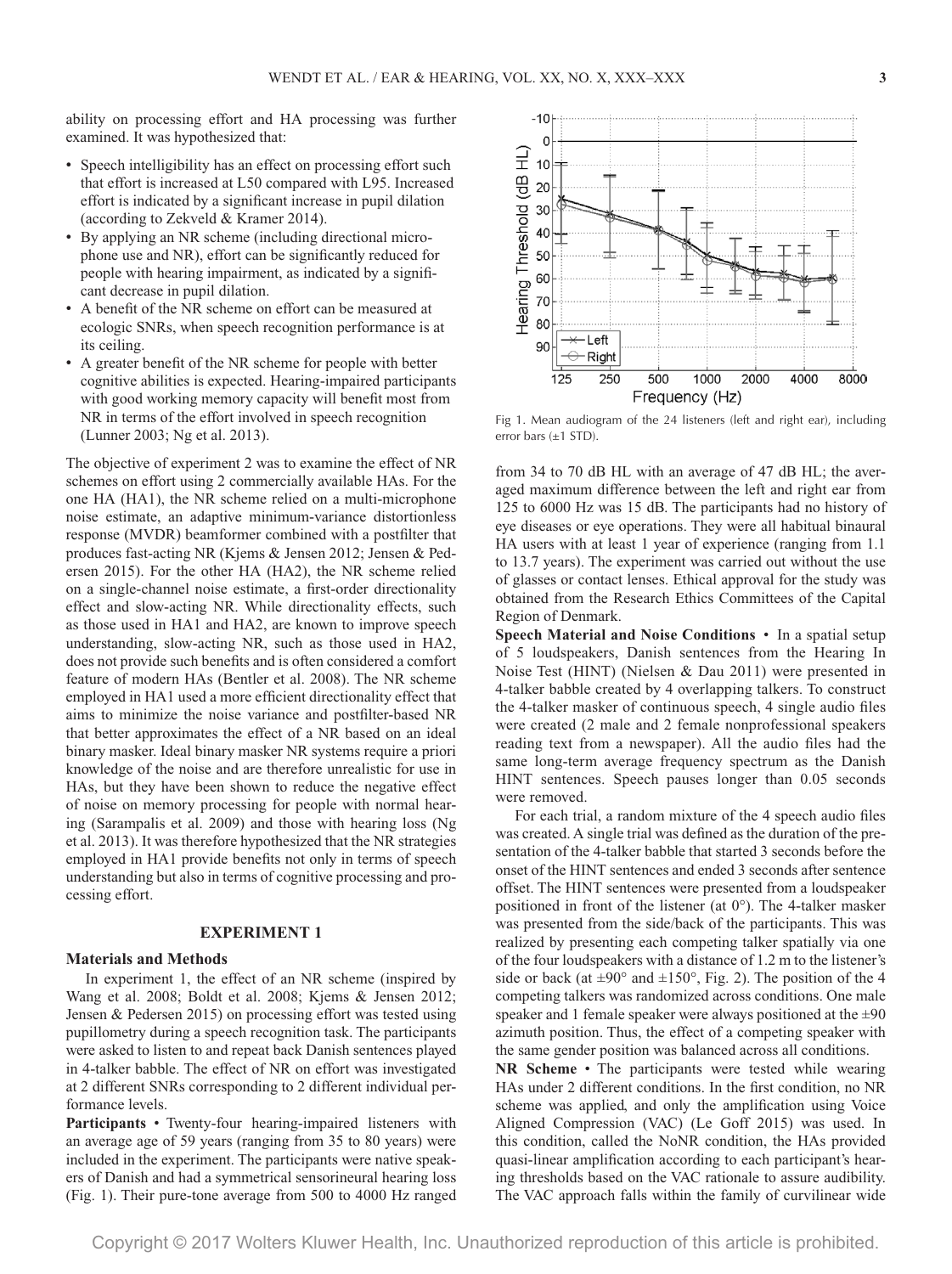

Fig. 2. Spatial setup of the loudspeakers in experiments 1 and 2. Four loudspeakers were positioned 1.20 m from the listeners to their sides and at their back, that is, at  $\pm 90^\circ$  and  $\pm 150^\circ$ , to present the competing talkers. The target loudspeaker and the eye tracker (with a distance of 0.6 m) were positioned in the front at 0°.

dynamic range compression. Compared with many other amplification strategies, the VAC rationale provides less compression at high input levels and more compression at low input levels through lower compression kneepoints (varying between 30 and 40 dB SPL depending on the frequency region and amount of hearing loss). This compression model is based partly on loudness data presented by Buus and Florentine (2001) and is intended to ensure improved sound quality without the loss of speech intelligibility rather than loudness compensation per se.

In the second condition, the NR condition, a NR scheme was applied in 2 different processing blocks. In the first block, the 2 microphone signals were combined via 3 fixed beamformers to create enhanced omnidirectional and rear cardioid signals. In the second block, a 2-channel MVDR beamformer was applied (Kjems & Jensen 2012) to use spatial filtering to attenuate interfering signals that did not come from in front of the listener, where the target was located. Afterwards, the signal was postprocessed using a single-channel postfilter (Jensen & Pedersen 2015) to further remove interfering noise.

**Estimation of L50 and L95** • To ensure comparable speech intelligibility levels, the SNRs for 50% speech recognition (L50) and 95% speech recognition (L95) were measured for each participant. The individual L50s and L95s were estimated using correct-word scoring for words presented in 4-talker babble. The participants were tested using HAs without NR (i.e., in the NoNR condition). To obtain the L50, an adaptive procedure was applied (Brand & Kollmeier 2002); after a correct response (5 words), the SNR was decreased by 2 dB, and after an incorrect response (0 words), the SNR was increased by 2 dB. The step size for 1 to 4 correct words was relative to the maximum step size, for example, 2 correct words at L50 resulted in a 0.8 dB decrease in SNR. However, for the first 5 sentences, the step size was doubled. To estimate the L95, the SNR at 80% correct (henceforth referred to as SRT80) was measured first with an adaptive procedure (Levitt 1971), with a 3.2 dB increase in SNR after an incorrect response and a 0.8 dB decrease in SNR after a correct response. Again, the step size for 1 to 4 correct words was relative to the maximum step size, for example, 2 correct words resulted in a 2.4 dB increase in SNR. For L95, the step size was also doubled for the first 5 sentences. From the SRT80, the L95 was estimated by fitting a psychometric function to the data. The masking onset was 3 seconds before the onset of each sentence and continued for 3 seconds after the sentence offset. Therefore, the length of each trial varied depending on the length of the presented HINT sentence, which had a mean duration of 1.5 seconds. After noise offset, participants were asked to repeat back the sentence. At the beginning of the session, each participant performed 3 training lists consisting of 20 sentences each. The first list was presented to familiarize the participant with the procedure. Afterwards, the participants performed 2 more test lists for the estimation of L50 and L95. The average L50 was 1.3 dB SNR  $(\pm 2.3)$ , and the average L95 was 7.1 dB SNR  $(\pm 2.3)$  for all participants. After training, the participants completed 4 test lists: 2 without NR scheme (NoNR at L50 and L95) and 2 with active NR scheme (NR at L50 and L95). Each test list contained 25 sentences. The order of list presentation was randomized for each participant using a Latin square design. The participants were wearing HAs throughout the test procedure (during both training and testing). One participant was unable to complete all 4 conditions and was excluded from further data analysis. While the participants were performing the speech recognition task, an eye-tracking camera recorded their pupil dilation.

**Reading Span (RS) Test** • The RS test (originally developed by Daneman & Carpenter 1980) measures working memory capacity. A modified version of the working memory test that taxes memory storage and processing simultaneously was applied in this study (developed by Rönnberg et al. 1989). The participants' task was to listen to and comprehend a sequence of sentences. Half of the sentences were semantically incorrect (e.g., "The train sang a song"), whereas the other half were semantically correct (e.g., "The girl brushed her teeth"). The participants were asked to indicate verbally whether the sentence was meaningful after each sentence (within 1.75 seconds after sentence offset). After a sequence of sentences, the participants were asked to recall either the first or the final word of each sentence, as indicated by the word "First" or "Final" presented on the monitor. The first or the final word was requested in a randomized order. Sets of 3, 4, 5, and 6 sentences were presented in ascending order and repeated 3 times. The maximum possible score was 54 correctly recalled words. The RS scores were calculated for each participant as the percentage of the maximum number of recalled words.

#### **Apparatus and Spatial Setup**

An eye-tracker system (iView X RED System; Senso-Motoric Instruments, Teltow, Germany) was used to record the participants' pupil dilation. The sampling rate was 120 Hz throughout the experiment. An infrared eye camera with an automatic eye and head tracker was placed in front of the listener to measure both eyes remotely, that is, without contact. The presentation of the stimuli was controlled by a PC using MATLAB-based programming (MathWorks, Natick, MA). Signals were routed through a sound card (RME Hammerfall DSB multiface II; Audio AG, Haimhausen, Germany). Auditory signals were then played back via speakers (Genelec 8030B; Genelec Oy, Iisalmi, Finland). The experiment was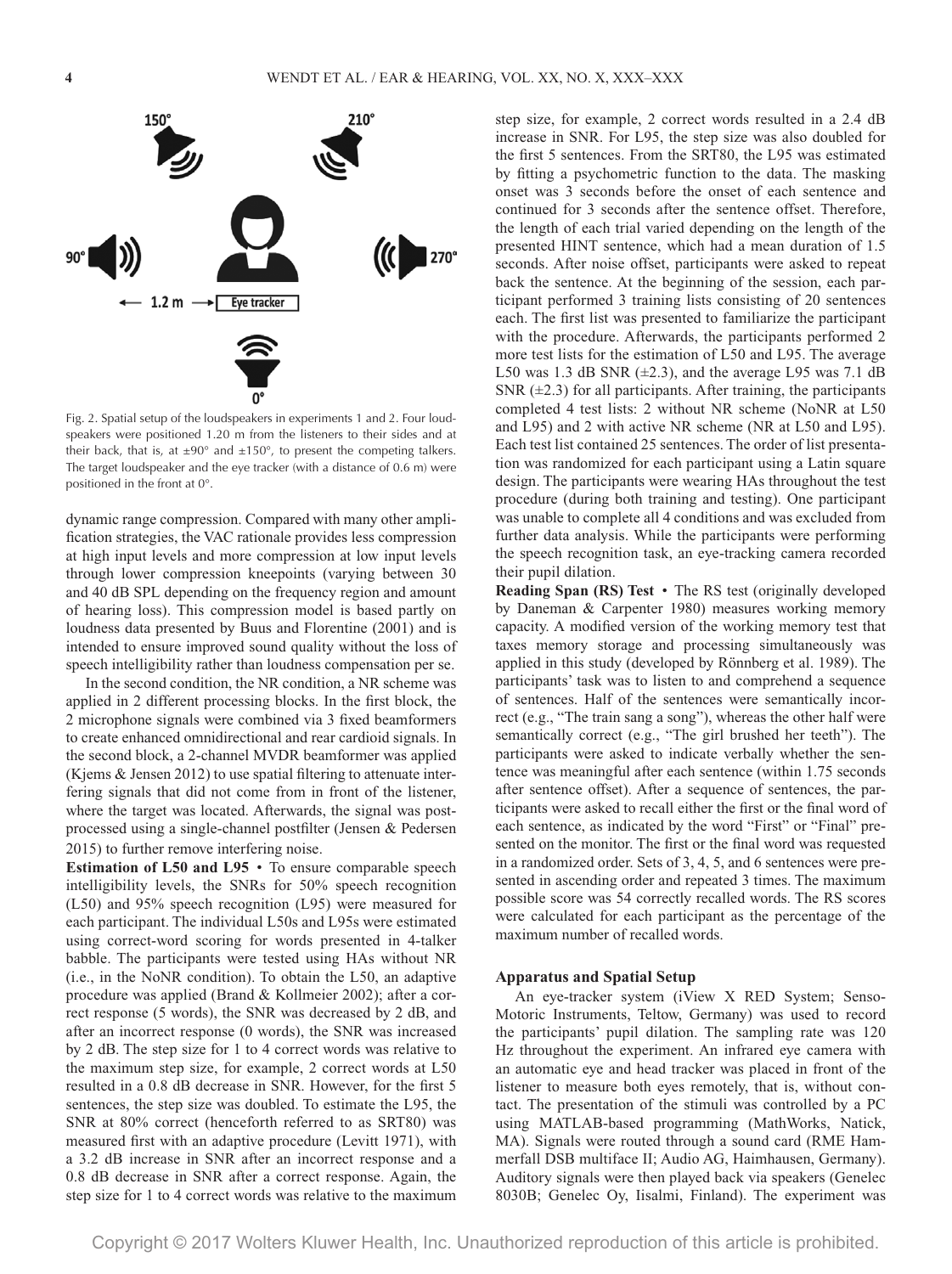conducted in a double-walled, sound-treated IAC Acoustics booth. The participants were seated 60 cm from the eye tracker. During each trial, pupil size and pupil  $x$  and  $y$  traces of both eyes were recorded to detect horizontal and vertical eye movements, respectively. Only the pupil size of the left eye was used for further analysis (see description about the pupil data analysis below).

#### **Pupil Data Analysis**

Pupil data from the first 5 trials at the beginning of each list were excluded from further analysis. For all the remaining sentences, the averaged pupil diameter for each participant and each condition was calculated as follows: first, diameter values more than 3 SDs below the mean pupil diameter were coded as eye blinks or movements. Trials for which more than 20% of the data consisted of blinks and movements were excluded from further analysis. Following the application of this criterion, not more than 3% of all trials (across all participants) were removed, which was on average less than 1 trial per condition. For the remaining trials, blinks were removed using a linear interpolation that started 5 samples before and ended 8 samples after the blinks. A 5-point moving average smoothing filter was passed over the deblinked trials to remove any high-frequency artifacts. For 1 participant, more than 50% of the trials required interpolation; therefore, this participant was excluded from further data analysis (Siegle et al. 2003). All remaining traces were baseline corrected by subtracting the baseline value. This value was estimated using the mean pupil size within the 1 second before the onset of the sentence where the participant listened to the noise alone (Fig. 3). The pupil responses were averaged across all remaining trials for each condition. The peak pupil dilation (PPD) was calculated for each participant and each condition (NoNR L50; NR L50; NoNR L95; NR L95). The PPD was defined as the maximum pupil dilation within the time interval between the sentence onset and the noise offset (Fig. 3).

## **Results Experiment 1**

To analyze the effect of intelligibility level and NR scheme, 2 separate repeated-measures analyses of variance (ANOVA) were performed. One ANOVA was conducted for the speech recognition performances; the other used the PPD data. To examine whether cognitive abilities were related to individual processing effort, nonparametric Spearman correlation coefficients were calculated for the RS performance and the PPDs. The coefficients were calculated separately for each of the 4 conditions (2 intelligibility levels  $\times$  NR on versus off).

**Speech Recognition Performance** • Figure 4 shows the mean response accuracy across participants for the speech recognition task. In general, the participants' speech recognition performance was very high; therefore, recognition rates were transformed to rationalized arcsine transformed [rationalized arcsine transform units (rau)] scores (Studebaker 1985). The highest accuracy was measured for the L95 conditions (between 104.5 and 117.3 rau). For L50, the recognition performance was between 65.7 rau (NoNR) and 101.0 rau (NR). Interestingly, the recognition performance under the NoNR L50 condition was quite high. The performance on the speech



Fig. 3. Example of a normalized pupil curve averaged across all listeners. Pupil size was normalized according to the baseline. The baseline value was estimated using the time-averaged pupil size 1 second before the sentence presentation.

recognition task was analyzed using an ANOVA with intelligibility level (L50, L95) and NR scheme (NoNR, NR) as within-subject factors. The ANOVA revealed a main effect of intelligibility level  $[F_{(1,22)} = 147.2, p < 0.001, \omega = 0.87]$  indicating significant improvement in speech recognition at L95. In addition, an NR effect was measured  $[F_{(1,22)} = 94.1, p \le 0.001,$  $\omega$  = 0.81], indicating significantly higher performances under the NR conditions. Moreover, an interaction between intelligibility level and NR scheme was found  $[F_{(1,22)} = 48.7, p \le 0.001,$  $\omega$  = 0.69]. Post hoc analysis revealed differences in recognition rates between NoNR and NR in the L50 condition ( $p < 0.001$ ). However, no difference in performances was found between NoNR and NR in the L95 condition  $(p = 0.07)$ .

**Peak Pupil Dilation** • The PPD was calculated over the remaining trials for each condition. The PPDs are plotted in Figure 5 for all 4 test conditions. The effect of intelligibility level and NR on



Fig. 4. Correct recognized words (in rationalized arcsine transform units) on the speech recognition task for all 4 conditions, that is, NoNR L50, NR L50, NoNR L95, and NR L95. NoNR L50 indicates without noise reduction at L50; NoNR L95, without noise reduction at L95; NR L50, with noise reduction at L50; NR L95, with noise reduction at L95. Error bars show standard errors.

Copyright © 2017 Wolters Kluwer Health, Inc. Unauthorized reproduction of this article is prohibited.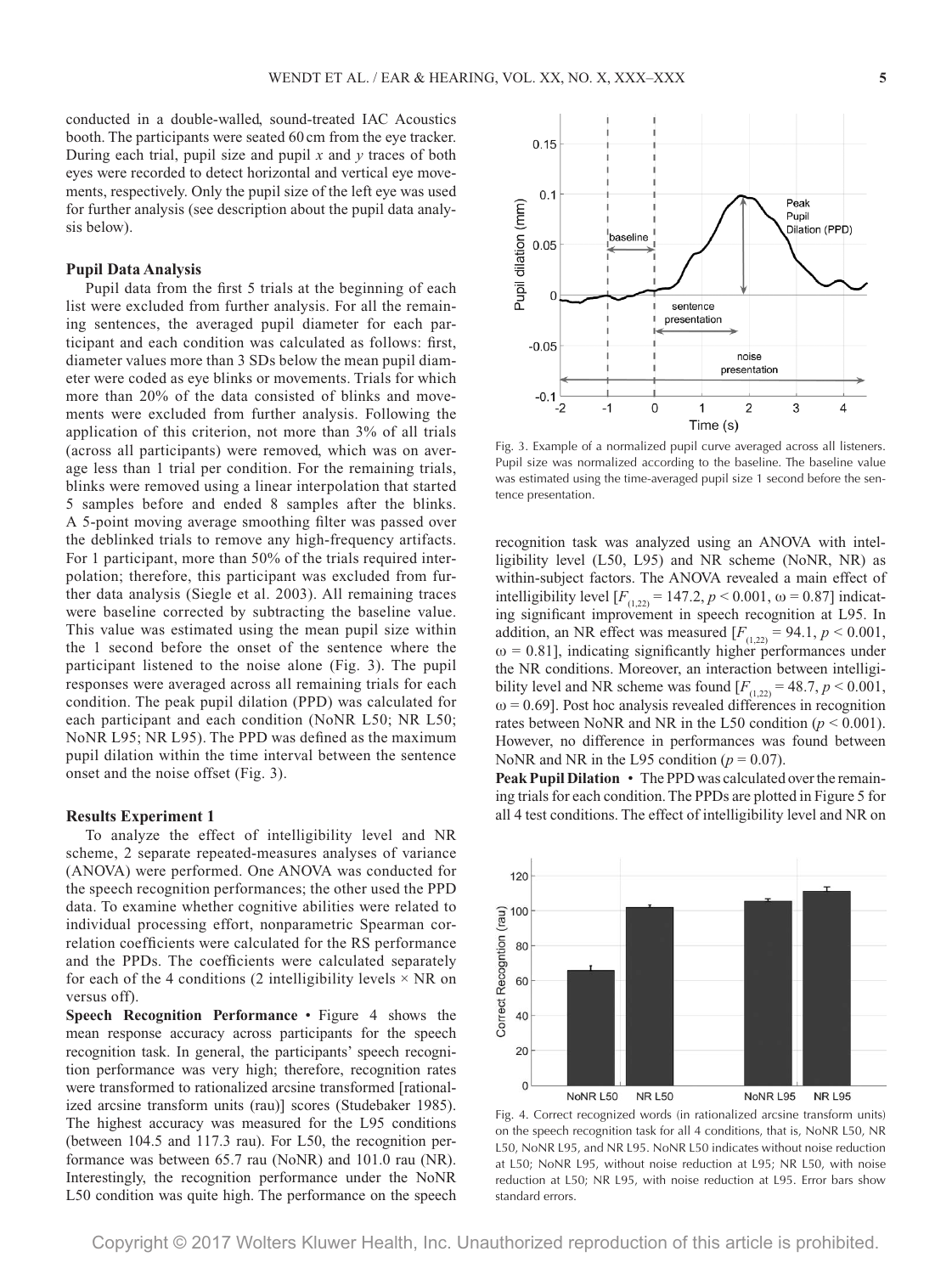



PPD was analyzed by conducting an ANOVA with intelligibility level (L50, L95) and NR scheme (NoNR, NR) as within-subject factors. The ANOVA revealed a main effect of intelligibility level  $[F$ <sub>(1,21)</sub> = 26.1, *p* < 0.001, ω = 0.58] indicating greater PPD at L50. An effect of the NR scheme on pupil dilation was found  $[F_{(1,21)} = 16.6, p = 0.001, \omega = 0.48]$ , indicating significantly reduced PPD for the NR condition. Moreover, a small but significant interaction effect was measured  $[F_{(1,21)} = 4.9, p = 0.04,$  $\omega$  = 0.2]. A paired *t* test revealed differences between NoNR and NR at L50 (*t* = 5.7, *p* < 0.001) and L95 (*t* = 2.2, *p* < 0.036). No significant differences in the baseline value were found among all 4 conditions.

**RS Data** • The RS test was performed to measure the participants' working memory capacity. The average test result was  $42\%$  (STD = 8.8%). This is in line with Lunner (2003) and Petersen et al. (2016). Petersen et al. reported a median RS value of 42.6% for a group of 283 participants 27 to 87 years of age. According to Ng et al. (2013, 2015), NR can reduce the adverse effect of noise on memory performance for people with good working memory performances. Thus, the beneficial effect of NR scheme on processing effort, as indicated by smaller PPD, was expected to be particularly strong for people with good RS performances. The Spearman rank correlation coefficients between the RS scores and the PPD in each of the 4 conditions showed small but significant negative correlations in the NR L50 condition ( $r = -0.37$ , *p* = 0.043) and the NR L95 condition (*r* = −0.4, *p* = 0.027). That is, higher (better) RS scores were associated with lower PPD. No statistically significant associations were observed for the conditions without the NR scheme, that is, NoNR L50 (*r* = −0.02) and NoNRL 95 (*r* = −0.007). These data may suggest that the PPD was reduced for the participants with good working memory capacity when the NR scheme was applied. However, the correlation coefficients were rather small (between  $r = -0.3$  and  $-0.4$ , see Fig. 6).

#### **EXPERIMENT 2**

#### **Materials and Methods**

In experiment 1, the contrast between NR on versus off was tested with signal processing in a research setting. In other words, this setting is not automatically prescribed to patients—although clinicians can prescribe it if necessary but it was used for research purposes. The objective of experiment 2 was to compare 2 different NR schemes (including directional microphone use and NR) that are used in commercially available HAs. For that purpose, 2 HAs were tested that used different NR schemes with different automatic control (see the following sections describing the NR scheme in detail). The first HA (HA1) had properties similar to the NR condition in experiment 1. Experiment 2 was conducted with the same participants and followed the same procedure as experiment 1.



Fig. 6. Reading span scores as a function of the peak pupil dilation for NR L50 condition (A) and the NR L95 condition (B). NR L50 indicates with noise reduction at L50; NR L95, which noise reduction at L95.

Copyright © 2017 Wolters Kluwer Health, Inc. Unauthorized reproduction of this article is prohibited.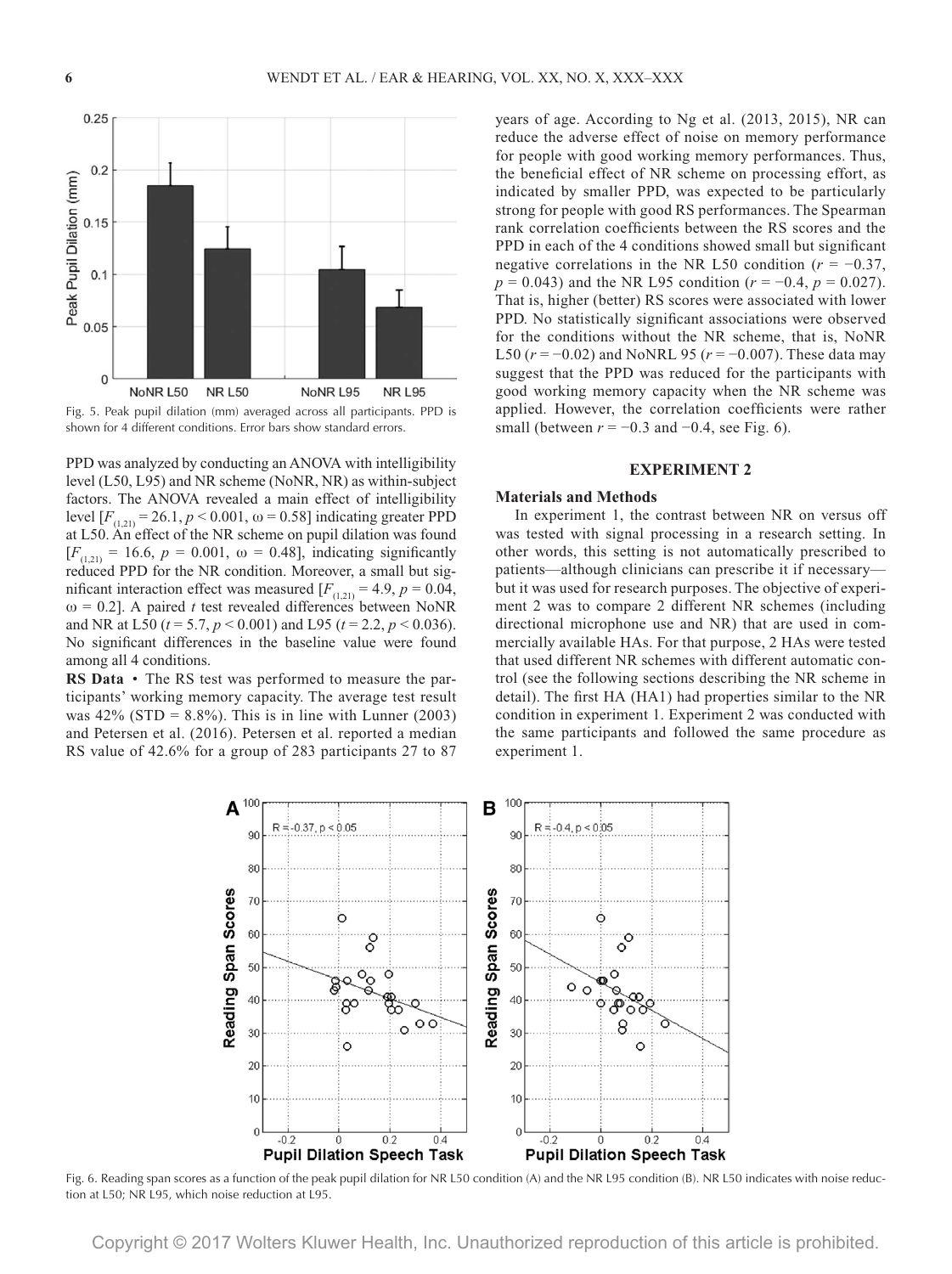**Noise Conditions** • Danish HINT sentences were presented in 4-talker babble (same talkers as in experiment 1) over a spatial loudspeaker setup. The 4-talker babble was presented via 4 different loudspeakers positioned at  $\pm 90^\circ$  and  $\pm 150^\circ$  (Fig. 2). Unmodulated speech-shaped noise (SSN) was added to the 4-talker babble to simulate a diffuse noise environment and to trigger the automatic control of the NR algorithms. The SSN was added to the 2 competing talkers presented from the back at  $\pm 150^\circ$  with an SNR of −1.8 dB. The overall SNR of the 4-talker babble and the SSN was 4 dB.

**NR Schemes** • The NR schemes used in HA1 and HA2 differed considerably. HA2 was an Oticon Alta 2 Pro instrument. Its NR scheme uses a single microphone noise estimate and consists of an adaptive first-order directionality system and a slow-acting NR system. HA1 was an Oticon Opn instrument. Its NR system uses a multi-microphone noise estimate and consists of an adaptive MVDR beamformer (Kjems & Jensen 2012) combined with a postfilter that provides fast-acting NR (Jensen & Pedersen 2015). Here, the multi-microphone noise estimator uses an adaptive beamformer to create a back-facing cardioid response that serves as a noise estimator for both the MVDR beamforming action and the postfilter.

**Procedure** • The pupillometry paradigm was administered at the SNRs corresponding to the participant's 95% correct speech recognition (L95), as in experiment 1. In the paradigm, the noise masker started 6 seconds before the onset of each sentence and continued for 3 seconds after speech offset. Therefore, the length of each trial varied depending on the length of the presented sentence, which had a mean duration of 1.5 seconds. The 6 seconds of noise before the sentence onset was applied to allow the automatic control of the NR algorithm to stabilize. After the noise offset, the participants were asked to repeat the sentence. Two different HAs were tested (HA1 and HA2). The participants completed 2 test lists of 25 sentences each, one using HA1 and the other using HA2.

#### **Pupil Data Analysis**

The pupil data analysis method was similar to that used in experiment 1. The first 5 trials were removed from further analysis. For all remaining sentences, the averaged pupil diameter was calculated. The pupil data were normalized by subtracting a baseline value, defined as the mean pupil size during the 1 second before the sentence onset. The PPD was calculated during the interval between the sentence onset and the noise offset (Fig. 3).

#### **Results Experiment 2**

To analyze the differences between the 2 NR schemes in terms of performance level and pupil size, 2 separate paired *t* tests were performed, one for the recognition rates and the other for the PPD data.

**Speech Recognition Performance** • Figure 7 shows the mean response accuracy across participants for both NR schemes (HA1: 117,3 rau; HA2: 111,9 rau). The *t* test revealed small but significant differences in performance between the 2 conditions  $(t = 2.4, p = 0.03, \omega = 0.2)$ , indicating higher response accuracy with HA1 (Fig. 7).

**Peak Pupil Dilation** • A *t* test was conducted to compare the PPD with HA1 and HA2. The *t* test revealed significant



Fig. 7. Correct recognized words (in rationalized arcsine transform units) in the speech recognition task under both conditions, that is, with HA1 and HA2. Error bars show standard errors. HA indicates hearing aid.

differences between the PPDs ( $t = 2.2$ ,  $p = 0.04$ ,  $\omega = 0.2$ ), indicating significant larger PPDs with HA2 (PPD  $= 0.093$  mm) compared with HA1 (PPD  $= 0.069$  mm). In general, these results indicate that the PPD and, thus, the processing effort were significantly reduced with the use of HA1 (Fig. 8).

## **DISCUSSION**

This study investigated the effect of intelligibility level and NR schemes on processing effort as indicated by the PPD in a group of people with hearing impairment. Our results from experiment 1 indicated that processing effort and recognition performance were affected by both intelligibility level (L50 versus L95) and NR scheme (NoNR versus NR). Increased PPD was found for the L50 compared with the L95 condition, suggesting increased processing effort in the L50 condition. When applying an NR scheme, processing effort was reduced as indicated by significant smaller PPDs. To the best of the authors' knowledge, this is the first study to demonstrate that NR processing has a beneficial effect on effort, as indicated by pupil dilation, in hearing-impaired listeners. Furthermore, a beneficial effect of NR processing on speech recognition performance was demonstrated in situations with high and positive SNRs (average SNR in the L95 condition was  $+7$  dB  $\pm$  2 dB), which is in line with the ecologic SNRs reported by Smeds et al. (2015). Experiment 2 showed that in those situations reflecting realistic SNRs, effort can also change as a result of a particular NR scheme of the HA.

An effect of speech intelligibility level on processing effort has been shown previously. For instance, Zekveld et al. (2010, 2011) investigated the influence of SNR and speech intelligibility on effort. The authors reported that effort increased with deceasing intelligibility level. This is in line with the results of the present study. Significant reductions in PPD were measured when the speech recognition performance increased. These results support the idea that when the quality of auditory input is reduced either by hearing impairment or an adverse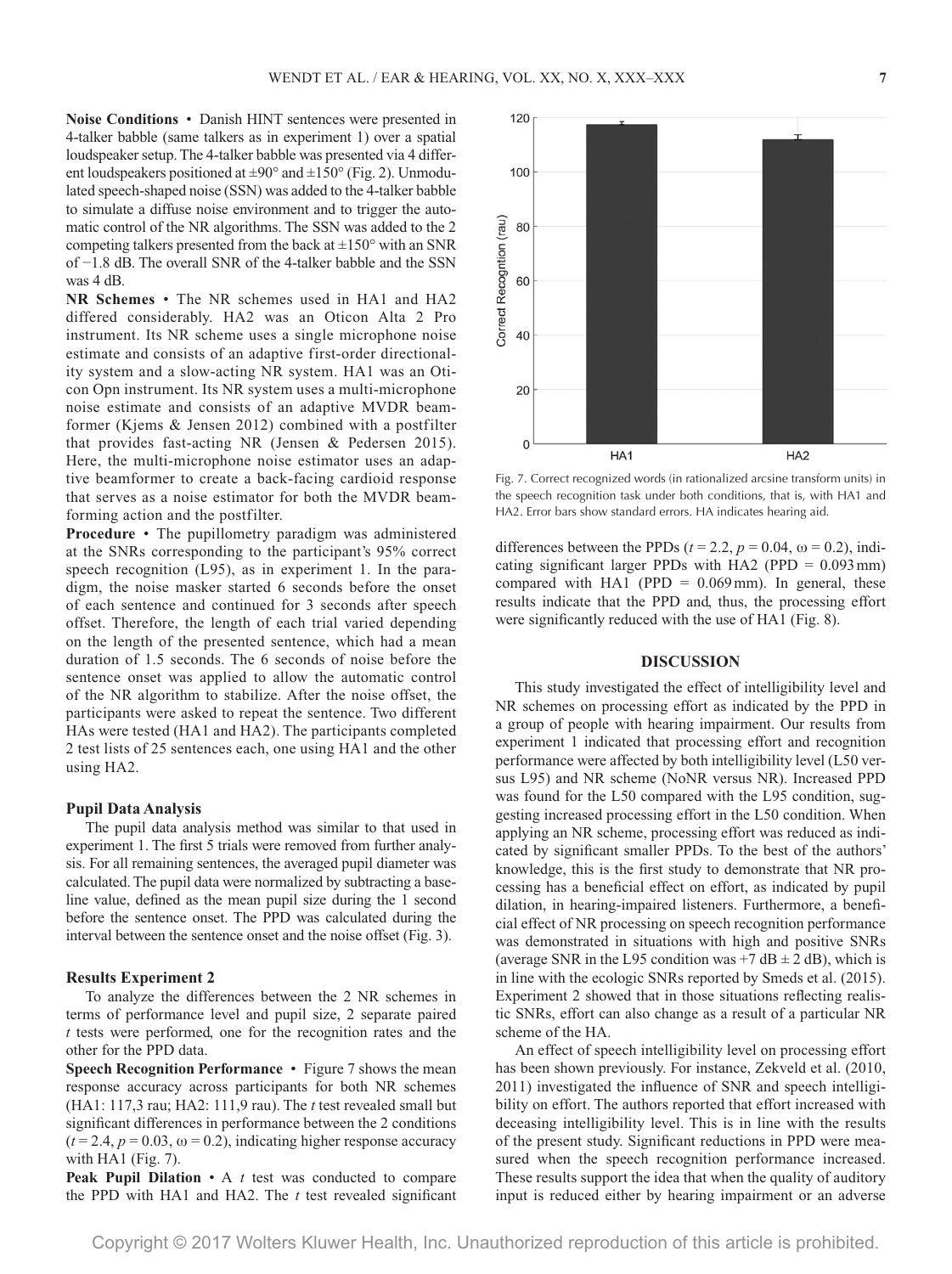

Fig. 8. Peak pupil dilation averaged across all participants. Error bars show standard errors.

acoustic environment, listeners may allocate more cognitive resources to process speech. The utilization of greater cognitive resources will then lead to higher effort requirements for processing suboptimal and degraded speech signals. This is predicted by theories regarding the ease of language comprehension, such as the Ease of Language Understanding (ELU) model (Rönnberg 2003; Rönnberg et al. 2013), or by capacity theories of language comprehension (Just & Carpenter 1992). In a consensus article, Pichora-Fuller et al. (2016) present a Framework for Understanding Effortful Listening (FUEL) for understanding the interplay of cognitive demands, motivation, and processing effort. The FUEL is an adaptation of the classic model by Kahneman (1973), and it suggests that processing effort is modulated primarily by 2 factors: the cognitive demands imposed by the task and the motivation of the individual. In the present study, participant's motivation is assumed to be constant; however, task demands were varied across conditions. When task demands were decreased, due to increased speech intelligibility, reduced processing effort was found.

Whereas lower speech intelligibility negatively affected processing effort, our results indicate that NR schemes have a beneficial effect on processing effort. Significantly reduced PPDs were measured with NR processing on. Most interesting, the effect of NR processing on PPD was shown in the L95 condition in experiment 1. Even when speech recognition was at almost 100% and no significant differences in the recognition performance occurred, the effort was reduced when the NR was applied. This is in line with literature demonstrating a benefit of HA signal processing. Picou et al. (2013) tested the effect of HA processing and background noise on listening effort in hearing-impaired listeners. Effort was examined using a dual-task paradigm in which participants had to perform a primary task (speech recognition) and a secondary task (visual task) simultaneously. An effect of background noise and HA processing on effort was demonstrated by changes in the reaction time in a secondary task. Picou et al. concluded that background noise increased effort, while HA processing reduced the processing effort in hearing-impaired listeners. Similarly, Sarampalis et al. (2009) showed that the Ephraim–Malah algorithm (Ephraim & Malah 1984, 1985) can reduce cognitive effort related to speech processing. In a dual-task paradigm, it was demonstrated that reaction times (measured in a secondary task) significantly decreased when recognizing speech with the NR algorithm (primary task), suggesting reduced effort. However, the benefit of the NR algorithm was only demonstrated for participants with normal hearing and at a negative SNR. Despite the findings of a few recent studies (Sarampalis et al. 2009; Picou et al. 2013), the effect of HA processing on effort is still strongly debated in literature. Ohlenforst et al. (2017) undertook a systematic review to find evidence of an effect of hearing impairment and HA amplification on processing effort. Literature was reviewed with regard to studies applying different methodologies, including self-report, behavioral, and physiologic measures, to examine if and how HA amplification impacts processing effort. Although several studies indicated a change in processing effort associated with HA amplification (most of those studies using the self-report or behavioral measures), Ohlenforst et al. drew the conclusion that the existing evidence for reduced effort due to HA amplification was not significant. According to the authors, the absence of an effect might be due to a great diversity of tests within each measurement type (subjective/self-report, behavioral, and physiological).

In the present study, the benefit of the NR was found at more ecologic SNRs (approximately 7 dB). According to Smeds et al. (2015), this SNR range reflects acoustic scenarios in everyday conversation for HA users. Other studies also indicate that signal processing has a beneficial effect on cognitive measures at ecologic SNRs (Ng et al. 2013, 2015; Lunner et al. 2016). For instance, Ng et al. (2013, 2015) introduced a memory test, called Sentence final Word Identification and Recall (SWIR) test, to examine the impact of an NR algorithm on memory performance in ecologically valid listening situations. They demonstrated that the performance in memory can be improved when applying a NR processing. Ng et al. (2013) further reported that participants with good cognitive abilities benefit most from the NR algorithm. Thus, the impact of working memory capacity on the benefit of a NR scheme was examined in the present study. Only a small negative correlation between the PPD under the NR conditions and working memory capacity was found. In other words, the participants with better working memory capacity tended to have smaller PPDs. Although all the participants performed within the expected range of standard RS scores (according to Petersen et al. 2016; Lunner 2003), the participants with higher scores, suggesting higher working memory capacity, tended to have lower PPDs compared with the participants with lower RS scores. Interestingly, significant correlations were only measured for the conditions in which the NR algorithm was applied. These results suggest that greater working memory capacity may help to reduce the effort involved in speech perception. This is in line with the findings by Ng et al. (2015) and the idea that better cognitive abilities, such as working memory capacity, can actually help to reduce cognitive demands involved in processing speech in aided conditions. Furthermore, Souza et al. (2015) suggested that cognitively low-performing hearing-impaired participants may be more susceptible to signal processing artifacts than cognitively high-performing participants. Hence, the correlation found in our study may suggest that the participants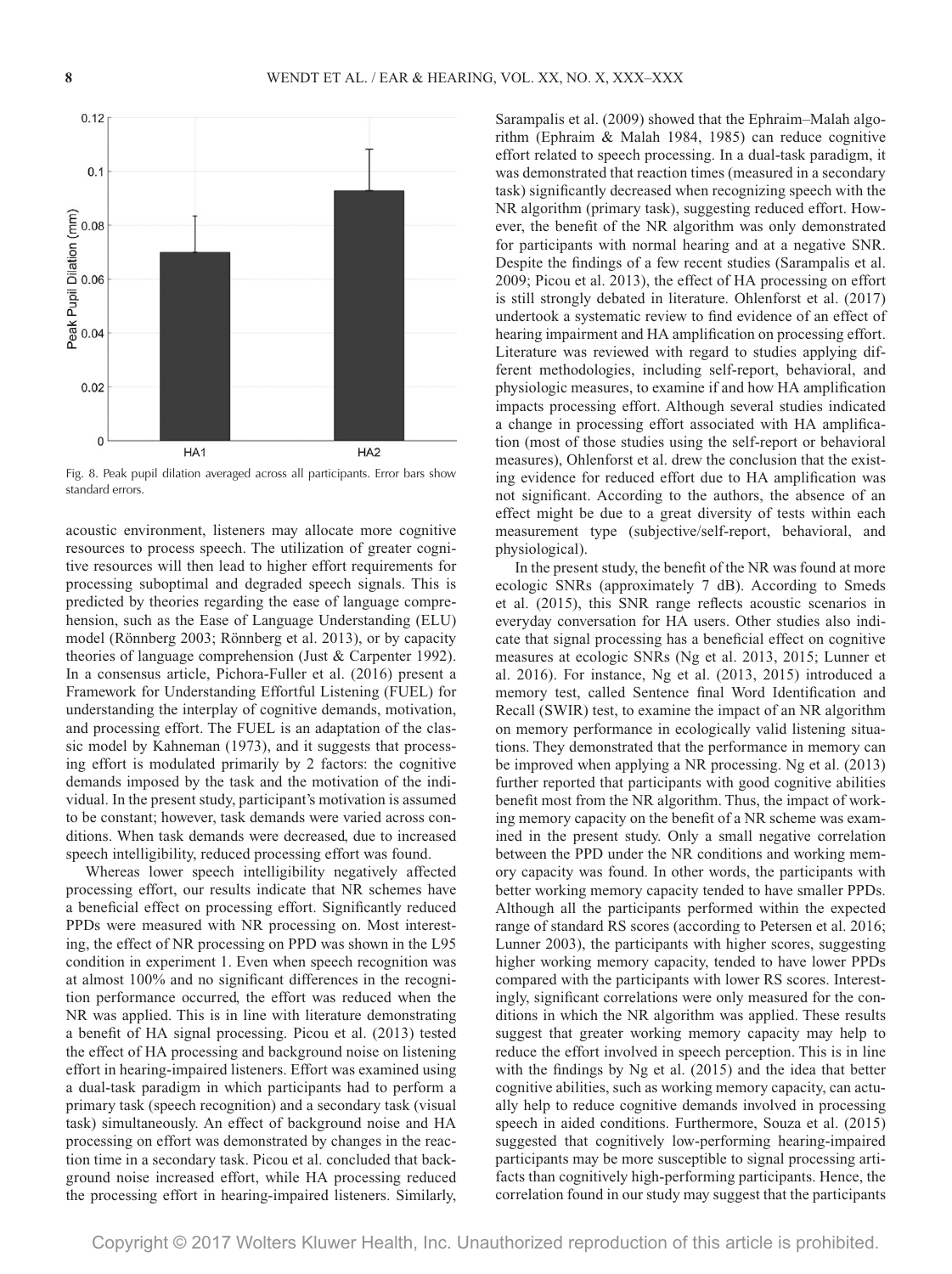with smaller working memory capacity were more affected by artefacts from the NR scheme than the participants with higher capacity.

In experiment 2, it was demonstrated that the processing effort involved in speech recognition in noise further depended on the type of NR scheme used. Two HAs with different NR schemes were compared. With the HA (HA1) that used a MVDR beamformer combined with fast-acting NR, recognition performances and PPD were significantly reduced. This effect is assumed to stem not only from the higher gain in SNR from the output of HA1 but further from the fact that the postfilter gain adjustment that provided NR was faster and more accurate compared with the NR used in HA2. Thus, the level of the noise between speech pauses could be reduced with HA1 (Le Goff et al. 2016). This degree of accuracy was not achievable with the slow-acting NR scheme of HA2, which had a reaction time in the order of several seconds. Although the participants performed at high recognition levels, the PPD was significantly reduced (approximately 0.024mm) for HA1 and its fast-acting NR compared with the slow-acting NR of HA2.

To our knowledge, this study showed for the first time a benefit of a NR scheme on processing effort by pupillometry. This opens a new perspective on using pupillometry to evaluate and develop high-performance HAs and test the benefits of HA signal processing in situations where traditional speech reception measures fail because of ceiling effects. Furthermore, the presented results underline the importance of using alternative outcome measures, such as processing effort, in HA research.

Several cognitive processes have been related to changes in the pupil size such as emotional response or arousal (Einhäuser 2017). The present study paradigm has been carefully developed and extensively used in several studies before to disentangle different phenomena and processes affecting the pupil size during speech processing (Zekveld et al. 2010, 2011, 2014; Koelewijn et al. 2014). Although an impact of other cognitive processes on the pupil size cannot be excluded, some factors were minimized within this study design. For instance, the emotional demands of the task were balanced across the experiment and are expected to be low. Moreover, potential effects of arousal or emotional processes would be reflected in changes of the baseline pupil diameter as well. However, no changes in the baseline pupil value across conditions were found in the present study. In addition, when calculating the PPD relative to the pupil baseline value, one largely controls for those effects. Therefore, it is assumed that the observed differences in PPD are indeed reflecting changes in processing effort caused by NR processing while speech recognition in background noise.

To obtain a more complete picture of the processing effort involved in speech perception in an aided situation, subjective measures of effort, such as self-reported effort, must also be assessed. It has been shown that self-reported effort is not necessary reflected in more objective or physiologic measures of effort, indicating that those measures address different aspects of effort (Wendt et al. 2016). Future research can clarify how and to what extent pupillometry can be used as assessment tool for changes in processing effort resulting from signal processing technology in current HAs. Other acoustic scenarios, such as different types of background noise and a broader range of SNRs, should be evaluated in a more systematic study. In addition, more realistic communication situations can be evaluated by using a moving target or by changing the position of the target speaker. The present

study used the VAC rationale as a first-fit approach, and no verification with a probe microphone was made, which is a limitation. We chose the VAC rationale (LeGoff 2015) in favor of the NAL prescription, since NAL may provide insufficient audibility below 4kHz and may underestimate the importance of cognitive factors (Humes 2007). The VAC rationale has higher low-level gain that support increased audibility. However, it might be advisable to also include other prescriptive methods for future studies.

## **CONCLUSIONS**

Although HA processing and NR algorithms often fail to improve speech intelligibility in situations with ecologic SNRs, specific signal processing settings and NR schemes are still often preferred by listeners. See Ohlenforst et al. (2017) for a review of the effect of HA amplification on processing effort. This preference may occur because the NR algorithm can free cognitive resources and thus reduce the effort required for successful speech communication. The results of the present study demonstrated that NR reduces the processing effort involved in speech recognition, as indicated by the pupil dilation. At positive SNRs where SRTs are no longer sensitive, NR processing can still help the hearing-impaired listener reduce the cognitive resources required for correct speech recognition.

## **ACKNOWLEDGMENTS**

The authors thank the Oticon Foundation for their financial support and Sophia Kramer, Adriana Zekveld, and Thomas Koelewijn at the VUMC Amsterdam for their help with the experiment and the fruitful discussions. The authors also thank Nicolas Le Goff for his practical help with setting up the experiment.

This research was funded by the Oticon Foundation (grant 14–0845).

D.W. designed and partly performed the experiments, analyzed the data, and wrote the article. R.K.H. prepared and performed experiments at the Eriksholm Research Centre. T.L. designed the experiment, analyzed the results, and discussed the data. All the authors discussed the results and implications and commented on the article at all stages.

The authors have no conflicts of interest to disclose.

Address for correspondence: Dorothea Wendt, Eriksholm Research Centre, Snekkersten, Denmark. E-mail: dowe@eriksholm.com

Received July 4, 2016; accepted April 13, 2017.

#### **REFERENCES**

- Akeroyd, M. A. (2008). Are individual differences in speech reception related to individual differences in cognitive ability? A survey of twenty experimental studies with normal and hearing-impaired adults. *Int J Audiol*, *47*(Suppl 2), S53–S71.
- Aston-Jones, G., & Cohen, J. D. (2005). An integrative theory of locus coeruleus-norepinephrine function: Adaptive gain and optimal performance. *Annu Rev Neurosci*, *28*, 403–450.
- Beatty, J. (1982). Task-evoked pupillary responses, processing load, and the structure of processing resources. *Psychol Bull*, *91*, 276–292.
- Bentler, R., Wu, Y. H., Kettel, J., et al. (2008). Digital noise reduction: Outcomes from laboratory and field studies. *Int J Audiol*, *47*, 447–460.
- Boldt, J., Kjems, U., Pedersen, M. S., Lunner, T., & Wang, D. (2008). Estimation of the Ideal Binary Mask using Directional Systems. In *Proceedings of the 11th International Workshop on Acoustic Echo and Noise Control International Workshop on Acoustic Echo and Noise Control, University of Washington campus*. Seattle, Washington.
- Brand, T., & Kollmeier, B. (2002). Efficient adaptive procedures for threshold and concurrent slope estimates for psychophysics and speech intelligibility tests. *J Acoust Soc Am*, *111*, 2801–2810.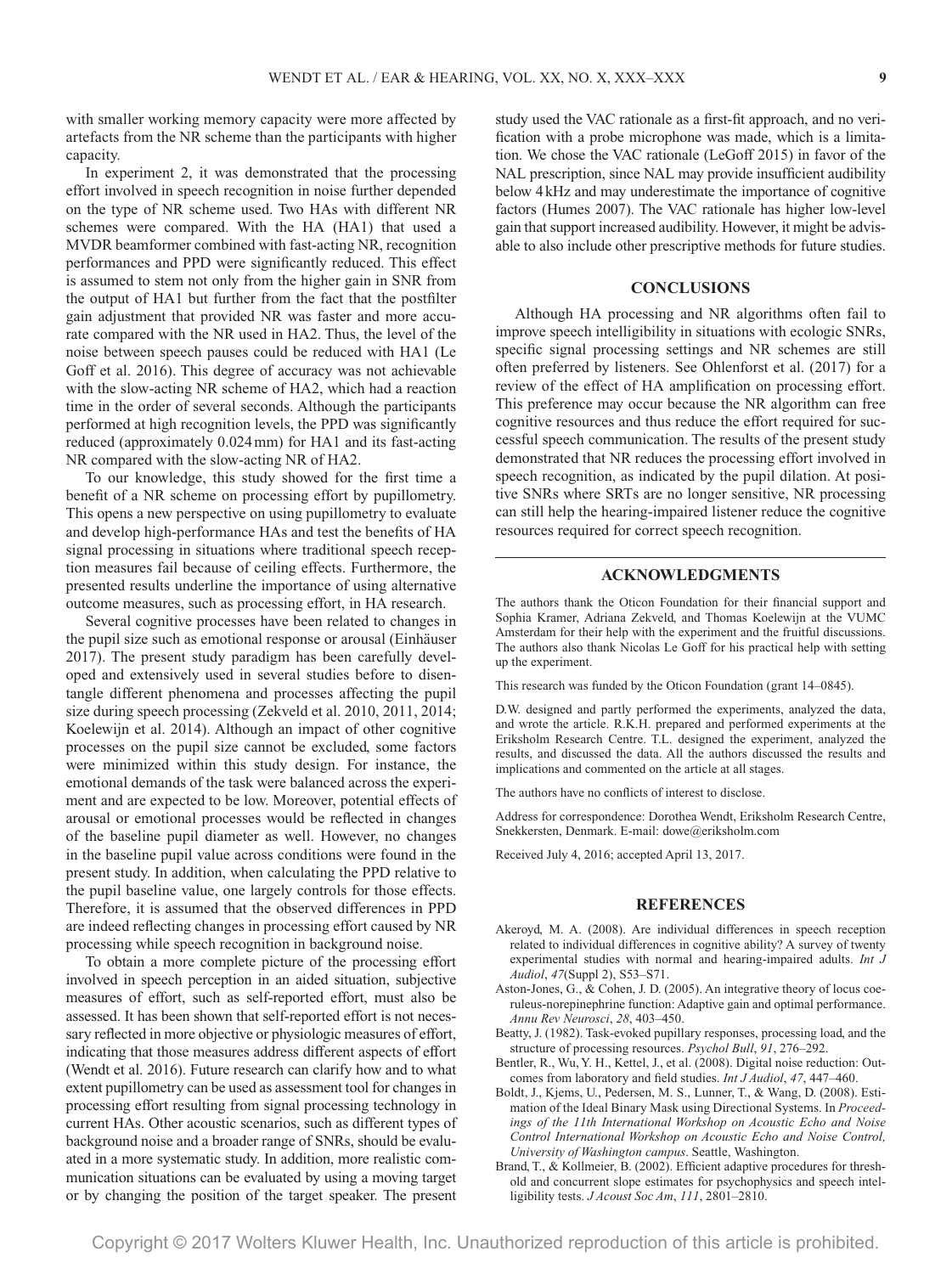- Brons, I., Houben, R., Dreschler, W. A. (2013). Perceptual effects of noise reduction with respect to personal preference, speech intelligibility, and listening effort. *Ear Hear*, *34*, 29–41.
- Brons, I., Houben, R., Dreschler, W. A. (2015). Acoustical and perceptual comparison of noise reduction and compression in hearing aids. *J Speech Lang Hear Res*, *58*, 1363–1376.
- Buus, S., & Florentine, M. (2002). Growth of loudness in listeners with cochlear hearing losses: Recruitment reconsidered. *J Assoc Res Otolaryngol*, *3*, 120–139.
- Daneman, M., & Carpenter, P. (1980). Individual differences in working memory and reading. *J. Verbal Learning Verbal Behav*, *19*, 450–466.
- Duquesnoy, A. J. (1983). Effect of a single interfering noise or speech source upon the binaural sentence intelligibility of aged persons. *J Acoust Soc Am*, *74*, 739–743.
- Einhäuser, W. (2017). The pupil as marker of cognitive processes. In Q. Zhao (Ed.), *Computational and Cognitive Neuroscience of Vision* (pp. 141–169). Singapore: Springer-Verlag.
- Ephraim, Y., & Malah, D. (1984). Speech enhancement using a minimum mean-square error short-time spectral amplitude estimator. *IEEE Trans Acoust Speech Signal Process, ASSP*, *32*, 1109–1121.
- Ephraim, Y., & Malah, D. (1985). Speech enhancement using a minimum mean-square error log-spectral amplitude estimator. *IEEE Trans Acoust Speech Signal Process, ASSP*, *33*, 443–445.
- Fredelake, S., Holube, I., Schlueter, A., et al. (2012). Measurement and prediction of the acceptable noise level for single-microphone noise reduction algorithms. *Int J Audiol*, *51*, 299–308.
- Gatehouse, S., & Gordon, J. (1990). Response times to speech stimuli as measures of benefit from amplification. *Br J Audiol*, *24*, 63–68.
- Anderson Gosselin, P., & Gagné, J. P. (2011). Older adults expend more listening effort than young adults recognizing speech in noise. *J Speech Lang Hear Res*, *54*, 944–958.
- Gosselin, P. A., & Gagné, J. P. (2011). Older adults expend more listening effort than young adults recognizing audiovisual speech in noise. *Int J Audiol*, *50*, 786–792.
- Hagerman, B., & Kinnefors, C. (1995). Efficient adaptive methods for measuring speech reception threshold in quiet and in noise. *Scand Audiol*, *24*, 71–77.
- Humes, L. E. (2007). The contributions of audibility and cognitive factors to the benefit provided by amplified speech to older adults. *J Am Acad Audiol*, *18*, 590–603.
- Hick, C. B., & Tharpe, A. M. (2002). Listening effort and fatigue in schoolage children with and without hearing loss. *J Speech Lang Hear Res*, *45*, 573–584.
- Hornsby, B. W. (2013). The effects of hearing aid use on listening effort and mental fatigue associated with sustained speech processing demands. *Ear Hear*, *34*, 523–534.
- Janisse, M. P. (1977). *Pupillometry. The Psychology of the Pupillary Response*. Washington, DC: Hemisphere Publishing Corporation.
- Jensen, J., & Pedersen, M. S. (2015). Analysis of beamformer directed single-channel noise reduction system for hearing aid applications. *IEEE Int Conf Acoust, Speech Signal Process (ICASSP)*, 5728–5732.
- Johnsrude, I., & Rodd, J. M. (2015). "Factors that increase processing demands when listening to speech." In G. Hickok & S. L. Small (Eds.), *Neurobiology of Language* (pp. 491–502). London, UK: Academic Press.
- Just, M. A., & Carpenter, P. A. (1992). A capacity theory of comprehension: Individual differences in working memory. *Psychol Rev*, *99*, 122–149.
- Kahneman, D. (1973). *Attention and Effort*. Englewood Cliffs, NJ: Prentice-Hall, Inc.
- Kahneman, D., & Beatty, J. (1966). Pupil diameter and load on memory. *Science*, *154*, 1583–1585.
- Kjems, U., & Jensen, J. (2012). Maximum likelihood based noise covariance matrix estimation for multi-microphone speech enhancement. *Proc Eur Signal Process Conf (EUSIPCO)*, 295–299.
- Kjems, U., Boldt, J. B., Pedersen, M. S., et al. (2009). Role of mask pattern in intelligibility of ideal binary-masked noisy speech. *J Acoust Soc Am*, *126*, 1415–1426.
- Koelewijn, T., Zekveld, A. A., Festen, J. M., et al. (2014). The influence of informational masking on speech perception and pupil response in adults with hearing impairment. *J Acoust Soc Am*, *135*, 1596–1606.
- Kramer, S. E., Kapteyn, T. S., Festen, J. M., et al. (1997). Assessing aspects of auditory handicap by means of pupil dilatation. *Audiology*, *36*, 155–164.
- Kramer, S. E., Kapteyn, T. S., Houtgast, T. (2006). Occupational performance: Comparing normally-hearing and hearing-impaired employees

using the Amsterdam Checklist for Hearing and Work. *Int J Audiol*, *45*, 503–512.

- Le Goff, N. (2015). *Amplifying Soft Sounds A Personal Matter. Oticon Whitepaper*. Retrieved July 4, 2016 from [http://www.oticon.global/](http://www.oticon.global/evidence) [evidence.](http://www.oticon.global/evidence)
- Le Goff, N., Jensen, J., Perdersen, M.S., et al. (2016). *An Introduction to OpenSound Navigator, Oticon Whitepaper*. Retrieved July 4, 2016 from <http://oticon.global/evidence>.
- Levitt, H. (1971). Transformed up-down methods in psychoacoustics. *J Acoust Soc Am*, *49*, 467–477.
- Lunner, T. (2003). Cognitive function in relation to hearing aid use. *Int J Audiol*, *42*(Suppl 1), S49–S58.
- Lunner, T., Rudner, M., Rosenbom, T., et al. (2016). Using speech recall in hearing aid fitting and outcome evaluation under ecological test conditions. *Ear Hear*, *37*(Suppl 1), 145S–154S.
- Mattys, S. L., Davis, M. H., Bradlow, A. R., et al. (2012). Speech recognition in adverse conditions: A review. *Lang Cogn Process*, *27*, 953–978.
- McCoy, S. L., Tun, P. A., Cox, L. C., et al. (2005). Hearing loss and perceptual effort: Downstream effects on older adults' memory for speech. *Q J Exp Psychol A*, *58*, 22–33.
- McGarrigle, R., Munro, K. J., Dawes, P., et al. (2014). Listening effort and fatigue: What exactly are we measuring? A British Society of Audiology Cognition in Hearing Special Interest Group 'white paper.' *Int J Audiol*, *53*, 433–440.
- Nachtegaal, J., Kuik, D. J., Anema, J. R., Goverts, S. T., Festen, J. M., & Kramer, S. E. (2009). Hearing status, need for recovery after work, and psychosocial work characteristics: Results from an Internet-based national survey on hearing. *Int J Audiol*, *48*, 684–691.
- Neher, T. (2014). Relating hearing loss and executive functions to hearing aid users' preference for, and speech recognition with, different combinations of binaural noise reduction and microphone directionality. *Front Neurosci*, *8*, 391.
- Ng, E. H., Rudner, M., Lunner, T., et al. (2013). Effects of noise and working memory capacity on memory processing of speech for hearing-aid users. *Int J Audiol*, *52*, 433–441.
- Ng, E. H., Rudner, M., Lunner, T., et al. (2015). Noise reduction improves memory for target language speech in competing native but not foreign language speech. *Ear Hear*, *36*, 82–91.
- Nilsson, M., Soli, S. D., Sullivan, J. A. (1994). Development of the hearing in noise test for the measurement of speech reception thresholds in quiet and in noise. *J Acoust Soc Am*, *95*, 1085–1099.
- Nielsen, J. B., & Dau, T. (2011). The Danish hearing in noise test. *Int J Audiol*, *50*, 202–208.
- Ohlenforst, B., Zekveld, A. A., Jansma, E. P., et al. (2017). Effects of hearing impairment and hearing aid amplification on listening effort: A systematic review. *Ear Hear*, *38*, 267–281.
- Petersen, E. B., Lunner, T., Vestergaard, M. D., et al. (2016). Danish reading span data from hearing-aid users, including a sub-group analysis of their relationship to speech-in-noise performance. *Int J Audiol*, *55*, 254–261.
- Pichora-Fuller, M. K., Kramer, S. E., Eckert, M., et al. (2016). Hearing impairment and cognitive energy: A framework for understanding effortful listening (FUEL). *Ear Hear*, *37*, S5–S37.
- Picou, E. M., Ricketts, T. A., Hornsby, B. W. (2013). How hearing aids, background noise, and visual cues influence objective listening effort. *Ear Hear*, *34*, e52–e64.
- Piquado, T., Isaacowitz, D., Wingfield, A. (2010). Pupillometry as a measure of cognitive effort in younger and older adults. *Psychophysiology*, *47*, 560–569.
- Plomp, R. (1986). A signal-to-noise ratio model for the speech-reception threshold of the hearing impaired. *J Speech Hear Res*, *29*, 146–154.
- Plomp, R., & Mimpen, A. M. (1979). Improving the reliability of testing the speech reception threshold for sentences. *Audiology*, *18*, 43–52.
- Rabbitt, P. (1990). Mild hearing loss can cause apparent memory failures which increase with age and reduce with IQ. *Acta Otolaryngol Suppl*, *476*, 167–175; discussion 176.
- Rönnberg, J., Arlinger, S., Lyxell, B., et al. (1989). Visual evoked potentials: Relation to adult speechreading and cognitive function. *J Speech Hear Res*, *32*, 725–735.
- Rönnberg, J. (2003). Cognition in the hearing impaired and deaf as a bridge between signal and dialogue: A framework and a model. *Int J Audiol*, *42*(Suppl 1), S68–S76.
- Rönnberg, J., Lunner, T., Zekveld, A., et al. (2013) The Ease of Language Understanding (ELU) model: theoretical, empirical, and clinical advances. *Front Syst Neurosci*, *7*, 31.